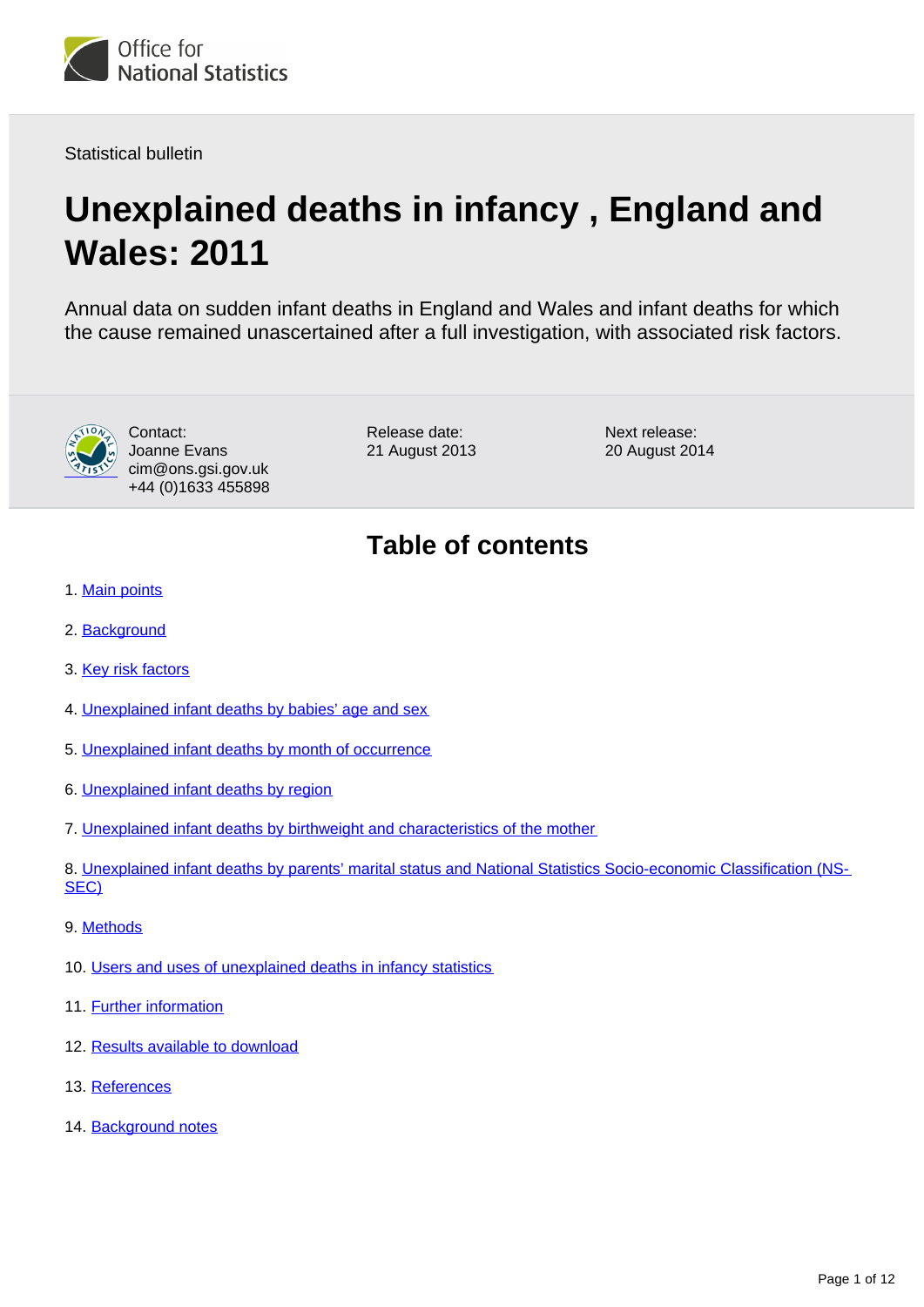# <span id="page-1-0"></span>**1 . Main points**

- A total of 244 unexplained infant deaths occurred in England and Wales in 2011, which is a rate of 0.34 deaths per 1,000 live births
- This bulletin looks at deaths occurring between 2004 and 2011. In 2004, there were 317 unexplained deaths, which is a rate of 0.50 deaths per 1,000 live births
- Unexplained infant deaths accounted for 8% of all infant deaths occurring in 2011
- In 2011 8 out of 10 unexplained infant deaths occurred in the post-neonatal period (between 28 days and one year)
- Almost two-thirds (64%) of unexplained infant deaths were boys in 2011 (155 deaths)
- The rate of unexplained infant deaths for babies born outside marriage, and registered by the mother only, was 0.91 per 1,000 live births
- The rate of unexplained infant deaths for babies born inside marriage was 0.19 per 1,000 live birth

### <span id="page-1-1"></span>**2 . Background**

This report on unexplained infant deaths in England and Wales includes both sudden infant deaths and deaths for which the cause remained unascertained after a full investigation. Sudden infant death, which was first recognised in the early 1960s, is defined as 'the sudden unexpected death of any infant or young child which is unexpected by history and in which a thorough post-mortem examination fails to demonstrate an adequate cause of death' (Beckwith, 1970). The term 'unascertained' is used by pathologists when the death does not fulfil the criteria used for sudden infant deaths and doubt remains about its cause. However, there is some evidence to suggest that these terms are used interchangeably by coroners certifying these deaths (Limerick and Bacon, 2004) and research has shown that the characteristics of babies dying of these two causes are very similar (Corbin, 2005). Based on this evidence it is appropriate to include both groups in any analysis of unexplained infant deaths. Figures for 2011 are provisional.

### <span id="page-1-2"></span>**3 . Key risk factors**

Risk factors for unexplained infant death include the sex of the baby, birthweight, maternal age, marital status and socio-economic classification. These factors are considered in this bulletin and reference tables. Other risk factors include sleeping position, unsafe sleep environments including bed-sharing, not breastfeeding, temperature and exposure to tobacco smoke (Ostfeld et al, 2010).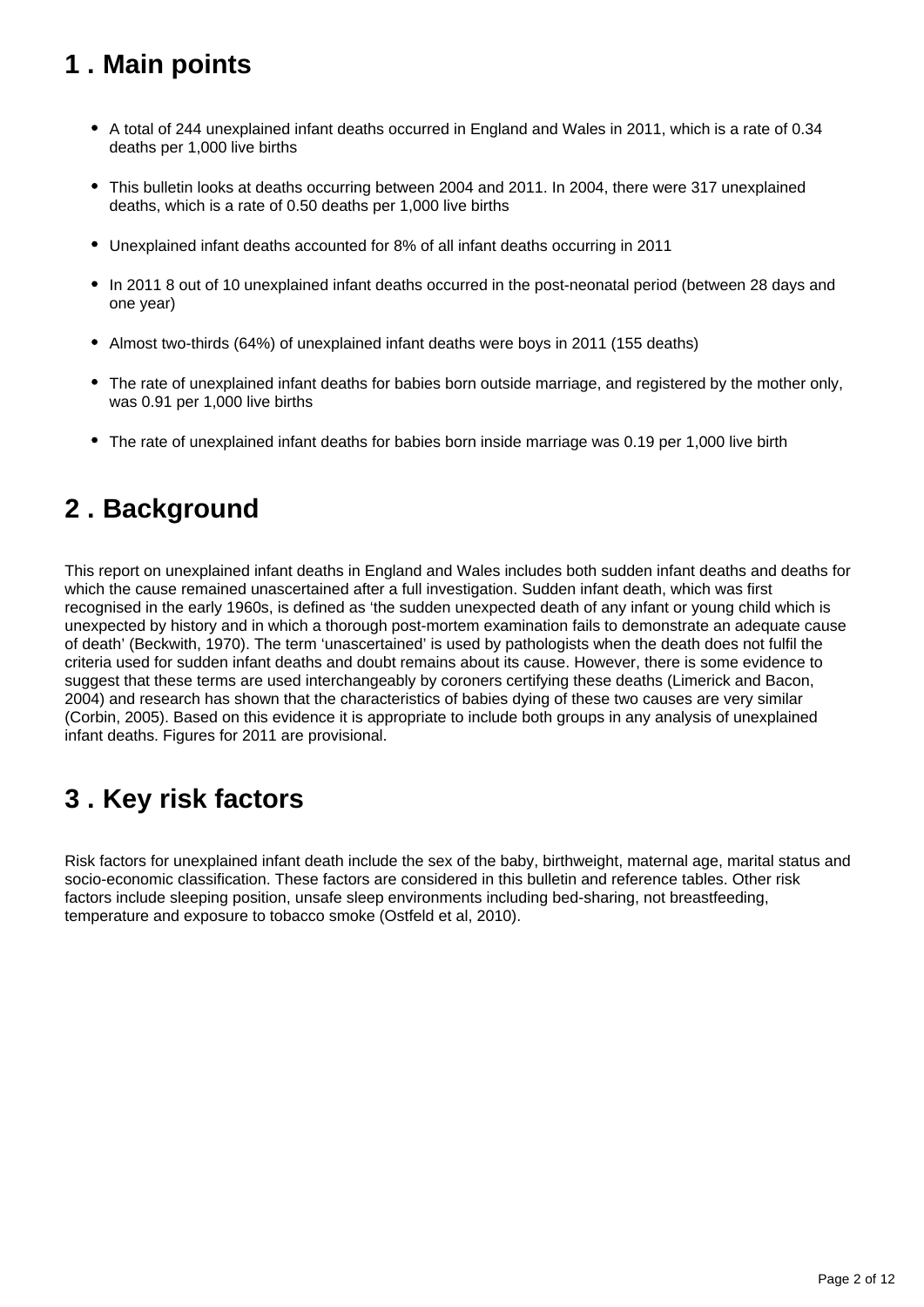### **Figure1: Unexplained infant death rates, 2004–2011**

#### **England & Wales**







#### **Source: Office for National Statistics**

#### **Notes:**

- 1. Data for 2011 are provisional
- 2. Infant deaths occur under one year after live birth

In 2011 there were 244 unexplained infant deaths in England and Wales, which is a rate of 0.34 deaths per 1,000 live births. Of the 244 unexplained infant deaths, 167 (68%) were recorded as 'sudden infant deaths' and 77 (32%) were recorded as 'unascertained'. The sudden infant death rate and the unascertained infant death rate were 0.23 and 0.11 deaths per 1,000 live births respectively. In 2011, unexplained infant deaths accounted for 8% of all infant deaths.

Figures for 2010 have been revised to take account of any late registrations. These final figures show that there were 261 unexplained infant deaths in 2010, which is a rate of 0.36 deaths per 1,000 live births. Of these, 161 deaths (62%) were recorded as 'sudden infant deaths' and 100 (38%) were recorded as 'unascertained'.

The fall from 0.36 to 0.34 deaths per 1,000 live births between 2010 and 2011 is not a significant change. However, the fall from 0.50 deaths per 1,000 live births in 2004 to 0.34 in 2011 is a significant change. For further information about statistical significance, please refer to background note seven.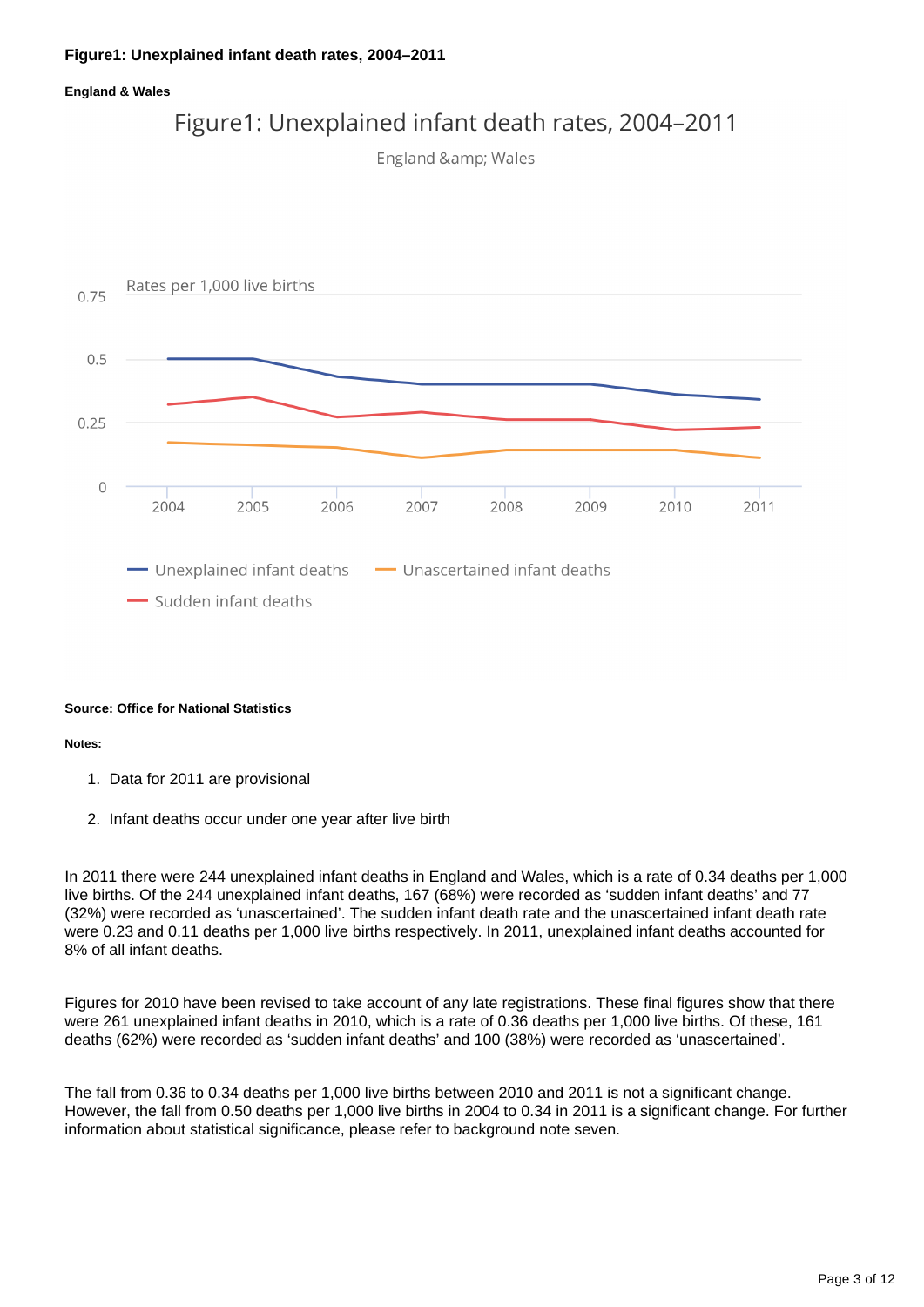# <span id="page-3-0"></span>**4 . Unexplained infant deaths by babies' age and sex**

In 2011, 8 out of 10 unexplained infant deaths (80%) occurred in the postneonatal period, which is at least 28 days but less than one year after birth. In comparison, only 3 out of 10 (29%) of all infant deaths in 2011 occurred in the postneonatal period, with the majority (71%) occurring in the neonatal period, that is the first 28 days after birth (see [Child Mortality Statistics: Childhood, Infant and Perinatal, 2011\)](http://www.ons.gov.uk/ons/rel/vsob1/child-mortality-statistics--childhood--infant-and-perinatal/2011/index.html). Figures for unexplained infant deaths by the babies' age at death, for the years 2004 to 2011, can be seen in [Table 2 \(181 Kb Excel sheet\)](http://www.ons.gov.uk/ons/rel/child-health/unexplained-deaths-in-infancy--england-and-wales/2011/rft-unexplained-death-in-infancy.xls) of the downloadable data file.

### **Figure 2: Unexplained infant deaths, by sex and age at death, 2011**

#### **England and Wales**

Figure 2: Unexplained infant deaths, by sex and age at death,  $2011$ 

**England and Wales** 



#### **Source: Office for National Statistics**

#### **Notes:**

1. Figures for 2011 are provisional

The rate of unexplained infant deaths tends to be higher among boys than girls. Figure 2 shows the number of unexplained infant deaths in 2011 by sex and age at death. For both boys and girls, the highest proportion of deaths occurred over 28 days but less than two months. For boys, 23% of all unexplained infant deaths (35 deaths) occurred in this age group. The comparable figure for girls was 26% (23 deaths). Overall, there were 155 male unexplained infant deaths in 2011, which is a rate of 0.42 deaths per 1,000 live births. This accounted for 64% of unexplained infant deaths. In comparison, boys accounted for 51% of all live births in 2011. The unexplained infant death rate for girls was 0.25 per 1,000 live births (36% of unexplained infant deaths). Research shows that girls are less vulnerable to some perinatal conditions, congenital abnormalities and certain infectious diseases, and that this gives them a biological advantage in terms of survival (United Nations, 2011).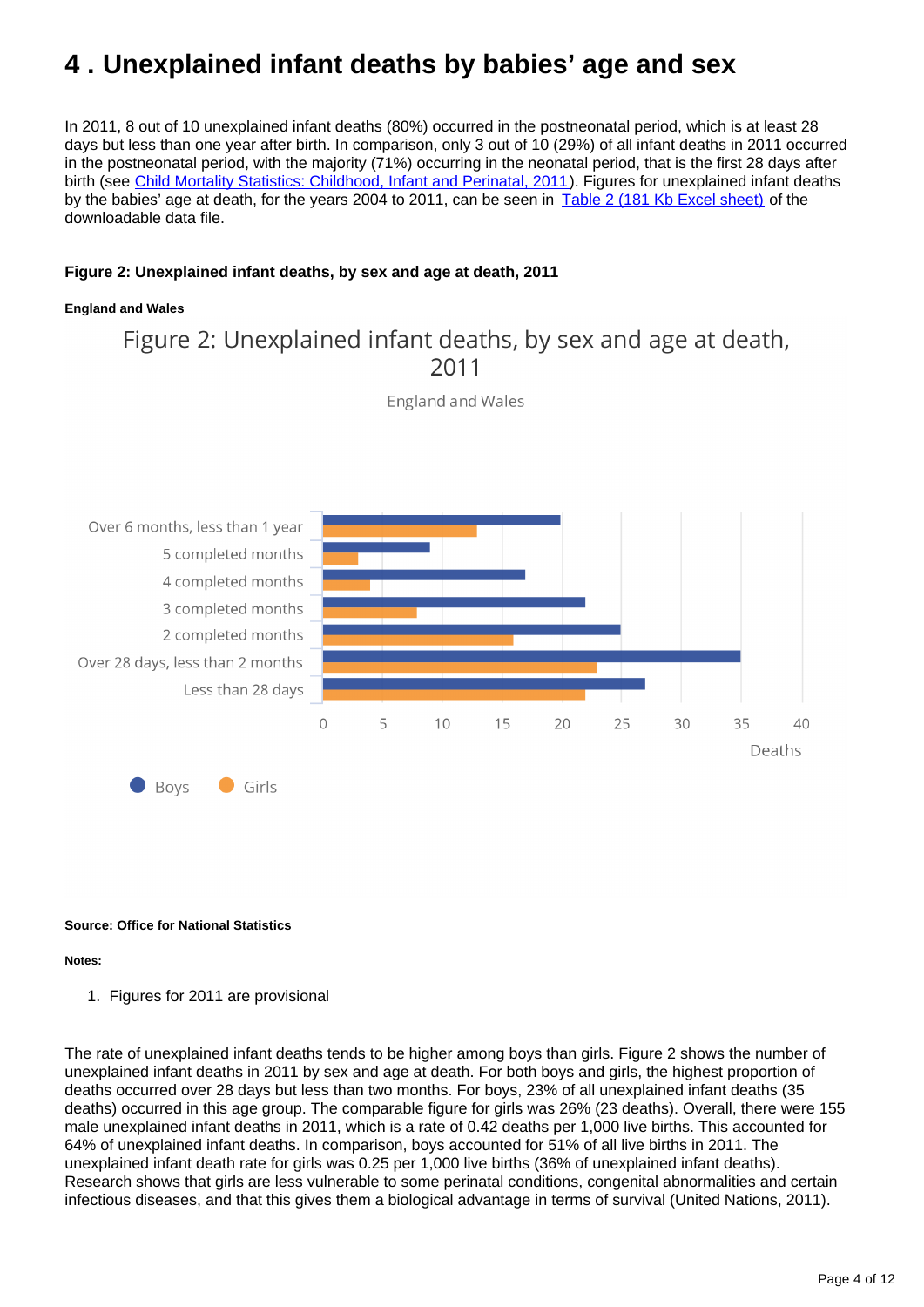### <span id="page-4-0"></span>**5 . Unexplained infant deaths by month of occurrence**

Typically, the highest proportion of unexplained infant deaths occur over the winter period (December to February) while the lowest proportion occur during the summer (June to August). Over the period 2004 to 2011 there were 2,275 unexplained infant deaths, 28% of which occurred during winter compared with 21% during summer. December had the highest number of deaths (221 deaths) in the period 2004 to 2011; August had the lowest (147 deaths). Two risk factors for unexplained infant death are overheating and an unsafe sleeping environment, such as the baby's head being covered. These situations may be more likely to occur during winter, through the use of extra clothing or blankets and central heating at night.

In 2011, the month with the highest number of unexplained infant deaths was March (30 deaths) followed by November (27 deaths). December and July had the fewest deaths, with 15 deaths in each month. The data for unexplained infant deaths by month of occurrence, for the years 2004 to 2011, can be seen in Table 3 (181 Kb [Excel sheet\)](http://www.ons.gov.uk/ons/rel/child-health/unexplained-deaths-in-infancy--england-and-wales/2011/rft-unexplained-death-in-infancy.xls) of the downloadable data file.

### <span id="page-4-1"></span>**6 . Unexplained infant deaths by region**

In 2011, rates by region showed no significant differences. However, over the period 2004 to 2011 the East of England had the lowest rate of unexplained infant deaths (0.32 deaths per 1,000 live births), followed by London (0.33 deaths per 1,000 live births). The highest rates over this period were in the North West and Wales at 0.58 and 0.55 deaths per 1,000 live births respectively. The difference between the higher rates (North West and Wales) and the lower rates (East of England and London) is statistically significant. Figures for unexplained infant deaths by region, for the years 2004 to 2011, can be seen in [Table 4 \(181 Kb Excel sheet\)](http://www.ons.gov.uk/ons/rel/child-health/unexplained-deaths-in-infancy--england-and-wales/2011/rft-unexplained-death-in-infancy.xls) of the downloadable data file.

Two key risks associated with unexplained infant deaths are maternal smoking during pregnancy and postnatal exposure to tobacco smoke (Mitchell et al, 1993; MacDorman et al, 1997). Research shows that babies whose mothers smoke have an increased risk of sudden infant death syndrome, compared with babies whose mothers do not smoke, and that the level of risk increases with increasing levels of maternal smoking (Mitchell et al, 1993).

The Health and Social Care Information Centre (HSCIC, formerly known as the NHS Information Centre, NHS IC) publishes data on smoking status at the time of delivery for England. Results for 2012/13 show that 12.7% of women in England were recorded as being smokers at the time of delivery, with the North East having the highest proportion (19.7%), followed by Yorkshire and The Humber (16.5%). London had the lowest proportion at just 5.7%. Reducing smoking during pregnancy – to 11% or less by the end of 2015 – is one of three national ambitions laid out in The Tobacco Control Plan (NHS IC, March 2011).

### <span id="page-4-2"></span>**7 . Unexplained infant deaths by birthweight and characteristics of the mother**

Birthweight is a key determinant of infant mortality and is associated with premature birth and factors affecting foetal growth during pregnancy, such as maternal smoking. In 2011, the rate of unexplained infant deaths for low birthweight babies (less than 2,500 grams) was 0.98 deaths per 1,000 live births compared with 0.28 deaths per 1,000 live births for babies with a normal birthweight (2,500 grams and over). Figures for unexplained infant deaths by birthweight, for the years 2004 to 2011, can be seen in [Table 5 \(181 Kb Excel sheet\)](http://www.ons.gov.uk/ons/rel/child-health/unexplained-deaths-in-infancy--england-and-wales/2011/rft-unexplained-death-in-infancy.xls) of the downloadable data file.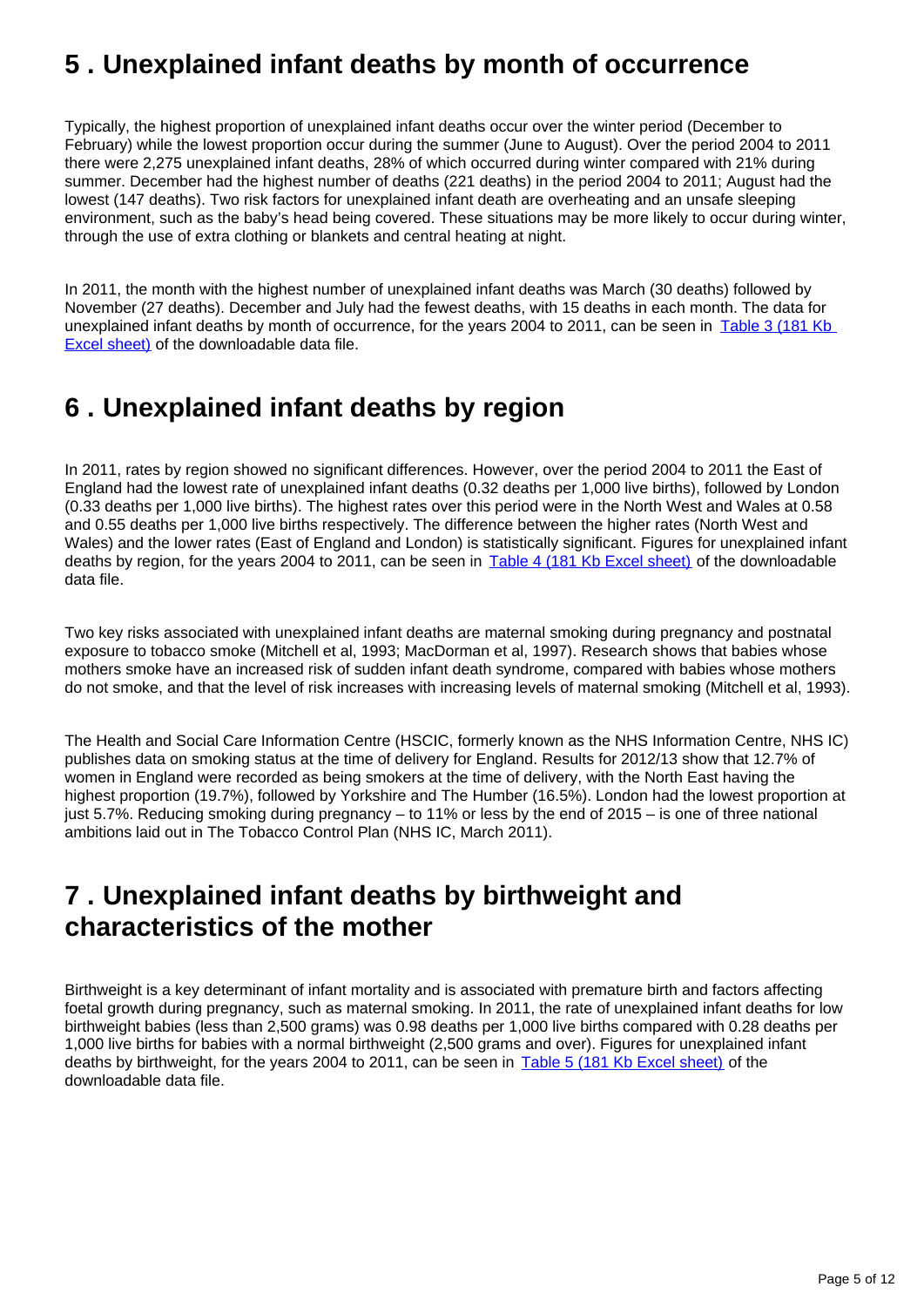### **Figure 3: Unexplained infant deaths, by age of mother, 2011**

#### **England and Wales**



```
England and Wales
```


#### **Source: Office for National Statistics**

#### **Notes:**

1. Figures for 2011 are provisional

There is a clear correlation between the age of the mother at the time of giving birth and unexplained infant deaths, for women under the age of 34. Figure 3 shows the rate of unexplained infant deaths by age of mother in 2011. The unexplained infant death rate was 0.82 deaths per 1,000 live births for mothers aged under 20, falling to 0.52 for mothers aged between 20 and 24, to 0.32 for mothers aged between 25 and 29, and to 0.22 for mothers aged between 30 and 34. Rates begin to rise again slightly in mothers aged 35 and over (0.24 deaths per 1,000).

Rates for unexplained infant deaths have fallen for all age groups since 2004. For mothers aged between 20 and 24, the rate fell from 0.83 to 0.52 deaths per 1,000 live births between 2004 and 2011. This change is statistically significant. Falls in rates for the other age groups were not significant. Figures for unexplained infant deaths by age of mother, for the years 2004 to 2011, can be seen in [Table 6 \(181 Kb Excel sheet\)](http://www.ons.gov.uk/ons/rel/child-health/unexplained-deaths-in-infancy--england-and-wales/2011/rft-unexplained-death-in-infancy.xls) of the downloadable data file.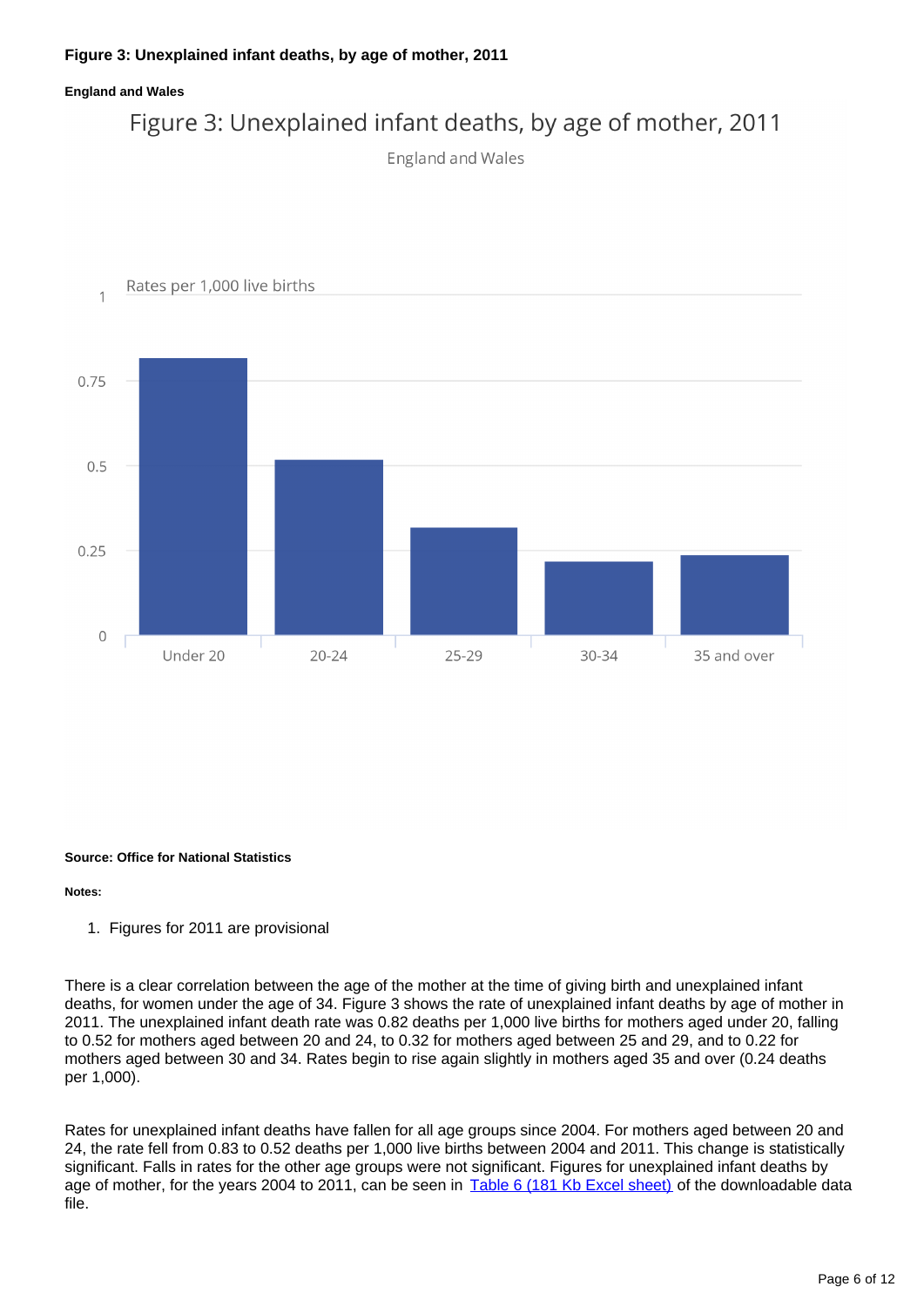For babies of mothers born in England and Wales, the unexplained infant death rate was 0.37 per 1,000 live births in 2011, compared with 0.24 per 1,000 live births for babies of mothers born outside England and Wales. Figures for unexplained infant deaths by mother's country of birth, for the years 2004 to 2011, can be seen in [Table 7 \(181 Kb Excel sheet\)](http://www.ons.gov.uk/ons/rel/child-health/unexplained-deaths-in-infancy--england-and-wales/2011/rft-unexplained-death-in-infancy.xls) of the downloadable data file.

### <span id="page-6-0"></span>**8 . Unexplained infant deaths by parents' marital status and National Statistics Socio-economic Classification (NS-SEC)**

Marital status is another key risk factor. In 2011 the unexplained infant death rate for babies born within marriage was 0.19 deaths per 1,000 live births. In comparison, the rate for babies born outside marriage was more than double, at 0.50 deaths per 1,000 live births. For those babies born outside marriage whose birth was registered by the mother only, the comparable figure was 0.91 deaths per 1,000 live births. It is thought that differences in death rates by marital status and birth registration reflect complex factors including mother's age and social circumstances (Blair et al 2006). Within marriage, the rate was highest among mothers who had two or more previous births (0.32 deaths per 1,000 live births). Figures for unexplained infant deaths by mother's marital status, for the years 2004 to 2011, can be seen in **[Table 8 \(181 Kb Excel sheet\)](http://www.ons.gov.uk/ons/rel/child-health/unexplained-deaths-in-infancy--england-and-wales/2011/rft-unexplained-death-in-infancy.xls)** of the downloadable data file.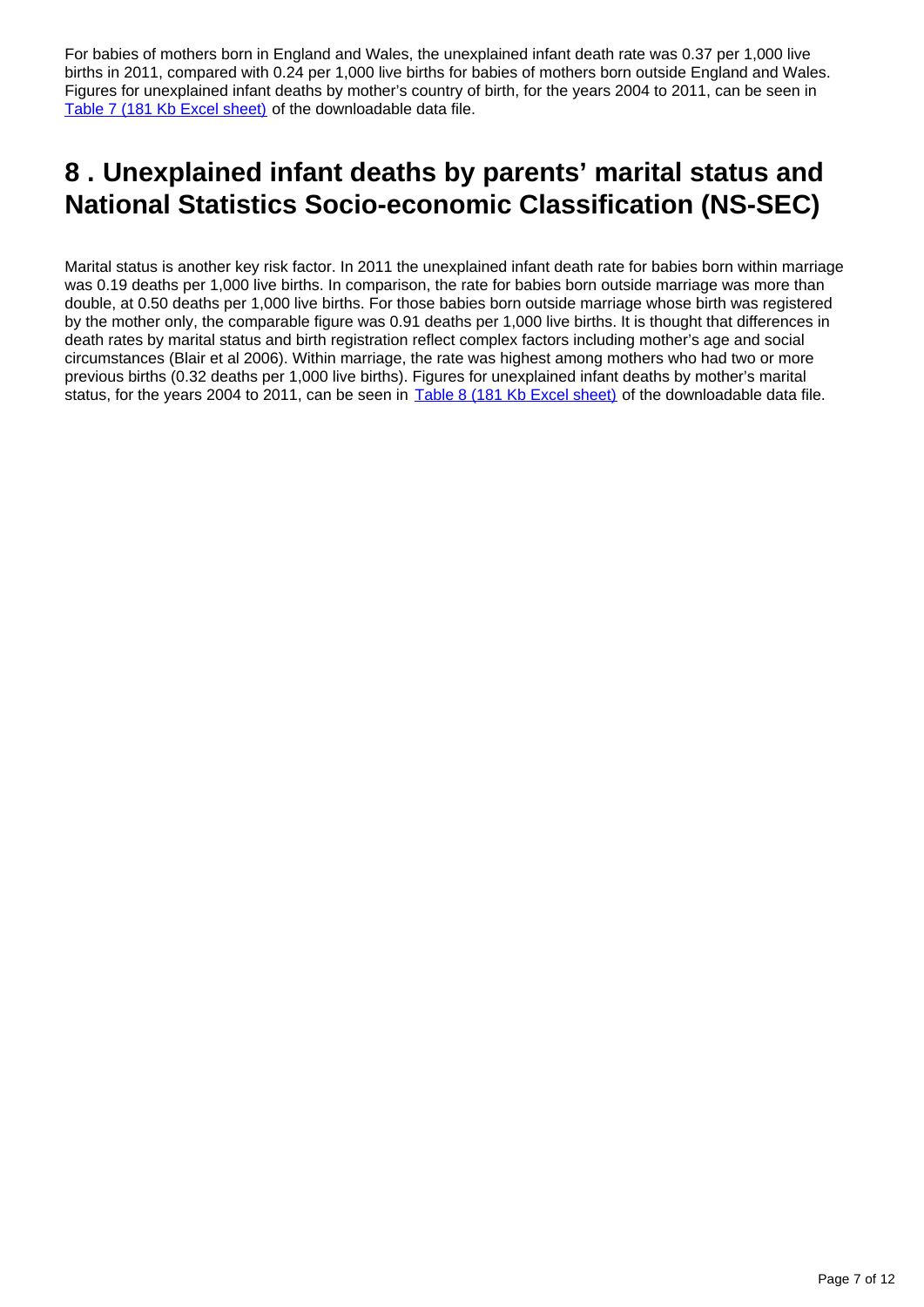### **Figure 4: Unexplained infant deaths, by NS-SEC of parents, 2011**

#### **England and Wales**

### Figure 4: Unexplained infant deaths, by NS-SEC of parents, 2011





#### **Source: Office for National Statistics**

#### **Notes:**

- 1. Figures for 2011 are provisional
- 2. Based on the dominant NS-SEC of the mother or father at death registration. Information on NS-SEC of the father outside marriage is not collected if the father does not attend the registration of the baby's birth. 'All' will include cases where the father's NS-SEC is not stated

Details of the father's occupation are only recorded where the birth is inside marriage or is jointly registered by both parents outside marriage. Historically, tables showing infant mortality by NS-SEC were produced using only the father's NS-SEC. However, the most advantaged socio-economic position of the parents is likely to have a direct impact on the household, whether it derives from the mother or the father (ONS, 2013). The tables in this output have been produced using the more advantaged NS-SEC in the household. Comparing only those births that were jointly registered, unexplained infant death rates were highest for babies where the more advantaged NS-SEC of the parents was the routine and manual group and the parents were not married, at 0.45 deaths per 1,000 live births. The rate was lowest for babies where the more advantaged NS-SEC of the parents was the intermediate group and the parents were married at 0.11 deaths per 1,000 live births. Historically, the lowest rate has been where the dominant NS-SEC of the parents was the managerial and professional group and the parents were married (0.14 deaths per 1,000 live births in 2011). However, these rates are based on very small numbers in most cases. Figures for unexplained infant deaths by NS-SEC based on the most favourable socio-economic position of the parents, for the years 2004 to 2011, can be seen in [Table 9 \(181 Kb Excel sheet\)](http://www.ons.gov.uk/ons/rel/child-health/unexplained-deaths-in-infancy--england-and-wales/2011/rft-unexplained-death-in-infancy.xls) of the downloadable data file.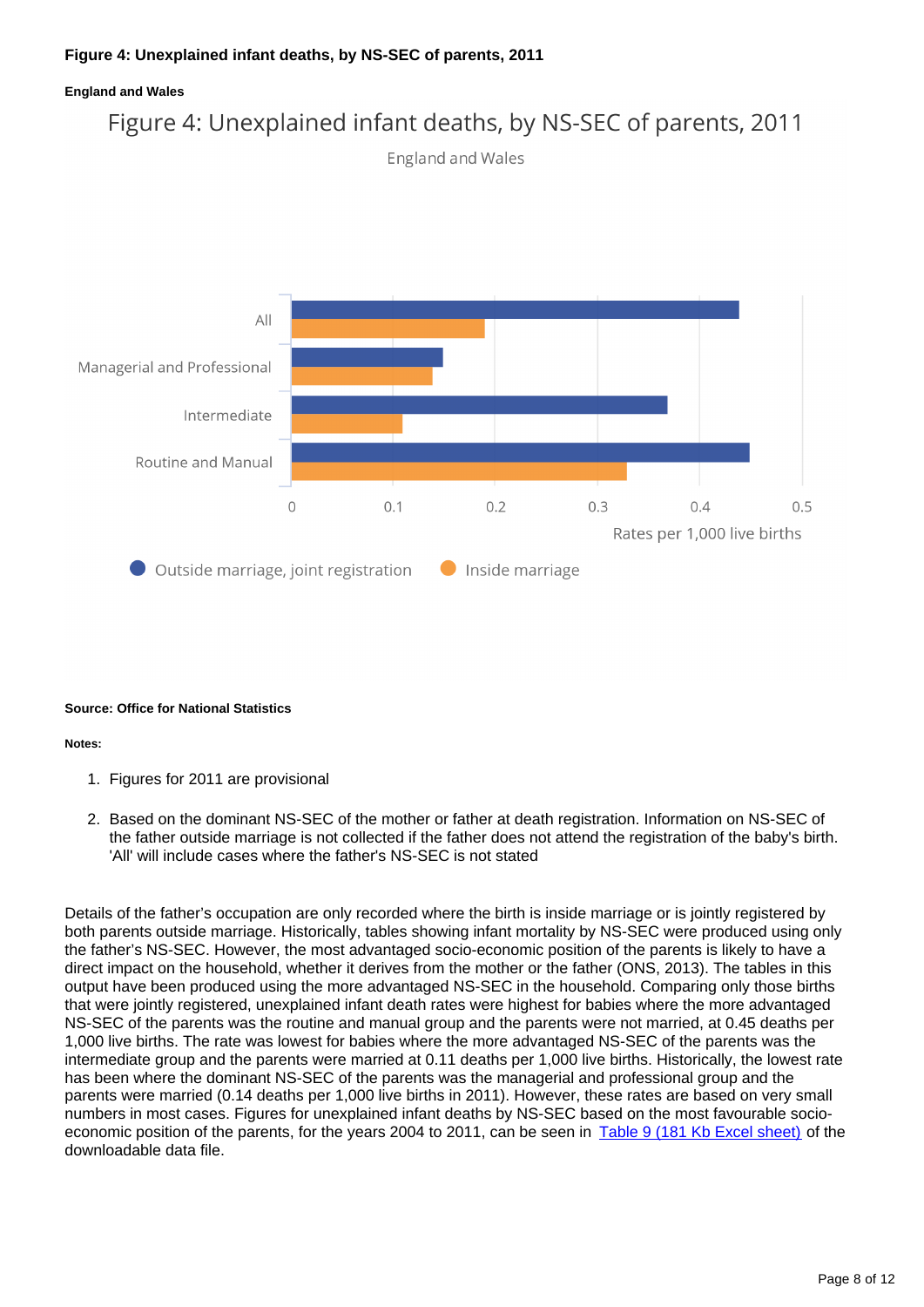# <span id="page-8-0"></span>**9 . Methods**

The majority of unexplained infant deaths are certified by a coroner either with or without an inquest. This means that there can be considerable delay between a death occurring and the death being registered. This report is based on data available up to 29 May 2013. Figures for 2011 are provisional, as we expect to receive a small number of registrations related to infant deaths that occurred in 2011 after this date.

Since 2004 ONS has maintained a database of unexplained deaths in infancy. This is created using a late extract from the standard deaths registrations database. The extract is taken late to allow enough time for registration following certification by a coroner. The deaths in this report occurred between 2004 and 2011 and 98% of all infant deaths in this period have been linked to their corresponding birth records. Of the 2% that remain unlinked, 312 were born outside England and Wales, and 326 were not linked because no record of the birth could be found. From the linked records, information about parents that is routinely collected at birth registration can be used to analyse the data by certain risk factors.

In 2013, rates were recalculated for the period 2004-2010 using the latest available data, meaning these figures may not be comparable with figures published in previous years. However, the changes have had no significant impact on rates.

### <span id="page-8-1"></span>**10 . Users and uses of unexplained deaths in infancy statistics**

There is a great deal of interest in the deaths of apparently healthy babies. Key users of these data include The Lullaby Trust, formerly the Foundation for the Study of Infant Deaths (FSID), who raise awareness about sudden infant deaths. Other key users include the Department of Health, Welsh Government and independent researchers, including academics.

The Office for National Statistics (ONS) is the only producer of National Statistics on unexplained deaths in infancy for England and Wales. Infant mortality statistics for Scotland and Northern Ireland are the responsibility of National Records of-Scotland and the Northern Ireland Statistics and Research Agency (NISRA) respectively.

Statistics on infant mortality in Scotland are available at: [NRS: Statistics](http://www.nrscotland.gov.uk/statistics-and-data)

Statistics on infant mortality in Northern Ireland are available at: Northern Ireland Statistics & Research Agency [\(NISRA\)](http://www.nisra.gov.uk/)

# **11. Further information**

The NHS and Welsh Government have worked with The Lullaby Trust, formerly the Foundation for the Study of Infant Death (FSID), to publish advice and guidance for parents that aims to reduce the risk of cot death. This information is available at:

### [NHS Choices](http://www.nhs.uk/Pages/HomePage.aspx)

[National Assembly for Wales](http://www.assemblywales.org/)

### **[The Lullaby Trust](http://www.lullabytrust.org.uk/)**

A Quality and Methodological Information Report is available to download on the ONS website.

Future changes to mortality outputs are outlined in the [plan for mortality outputs \(116 Kb Pdf\)](http://www.ons.gov.uk/ons/guide-method/user-guidance/health-and-life-events/plan-for-mortality-statistics.pdf) available on the ONS website.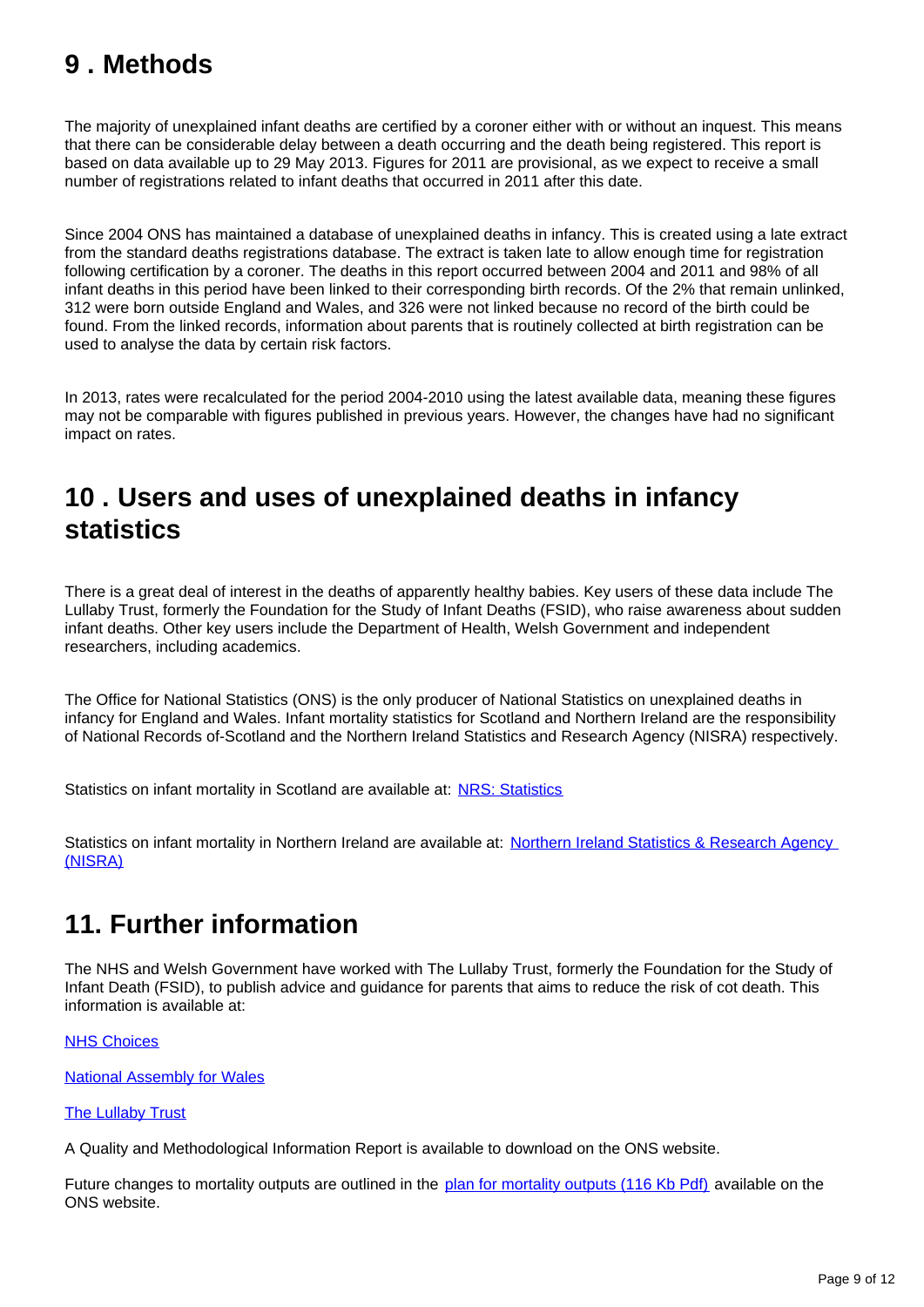# **12. Results available to download**

Unexplained deaths in infancy figures for England and Wales, England, Wales, and Regions in England can be found in a Microsoft Excel workbook on the ONS website. The workbook contains the following tables:

Table 1: Sudden infant deaths, unascertained deaths and unexplained infant deaths by sex and age at death, England and Wales, 2004–2011

Table 2: Sudden infant deaths, unascertained deaths and unexplained deaths by age at death, England and Wales, 2004–2011

Table 3: Sudden infant deaths, unascertained deaths and unexplained infant deaths by month of occurrence, England and Wales, 2004–2011

Table 4: Unexplained infant deaths by Region, England and Wales, 2004–2011

Table 5: Unexplained infant deaths (numbers and rates) by birthweight, England and Wales, 2004–2011

Table 6: Unexplained infant deaths by mother's age, England and Wales, 2004–2011

Table 7: Unexplained infant deaths by mother's country of birth, England and Wales, 2004–2011

Table 8: Unexplained infant deaths by marital status, parity (within marriage) and type of registration, England and Wales, 2004–2011

Table 9: Unexplained infant deaths by NS-SEC, England and Wales, 2004–2011

A second workbook has been published accompanying this bulletin, using The Lullaby Trust's definition of 'unexpected', unexplained deaths in infancy. Unexpected deaths are those where the death was certified by a coroner and not by a doctor. The workbook contains the following tables:

Table 1: Births and infant deaths, England and Wales, 2004–2011

Table 2: Unexpected and unexplained infant deaths, England and Wales, 2004–2011

Table 3: Proportion of unexpected and unexplained deaths investigated at inquest, England and Wales, 2004– 2011

Table 4: Unexpected postneonatal deaths by grouped cause, England and Wales, 2004–2011

Table 5: Unexpected postneonatal deaths by cause: accident and injury, England and Wales, 2004–2011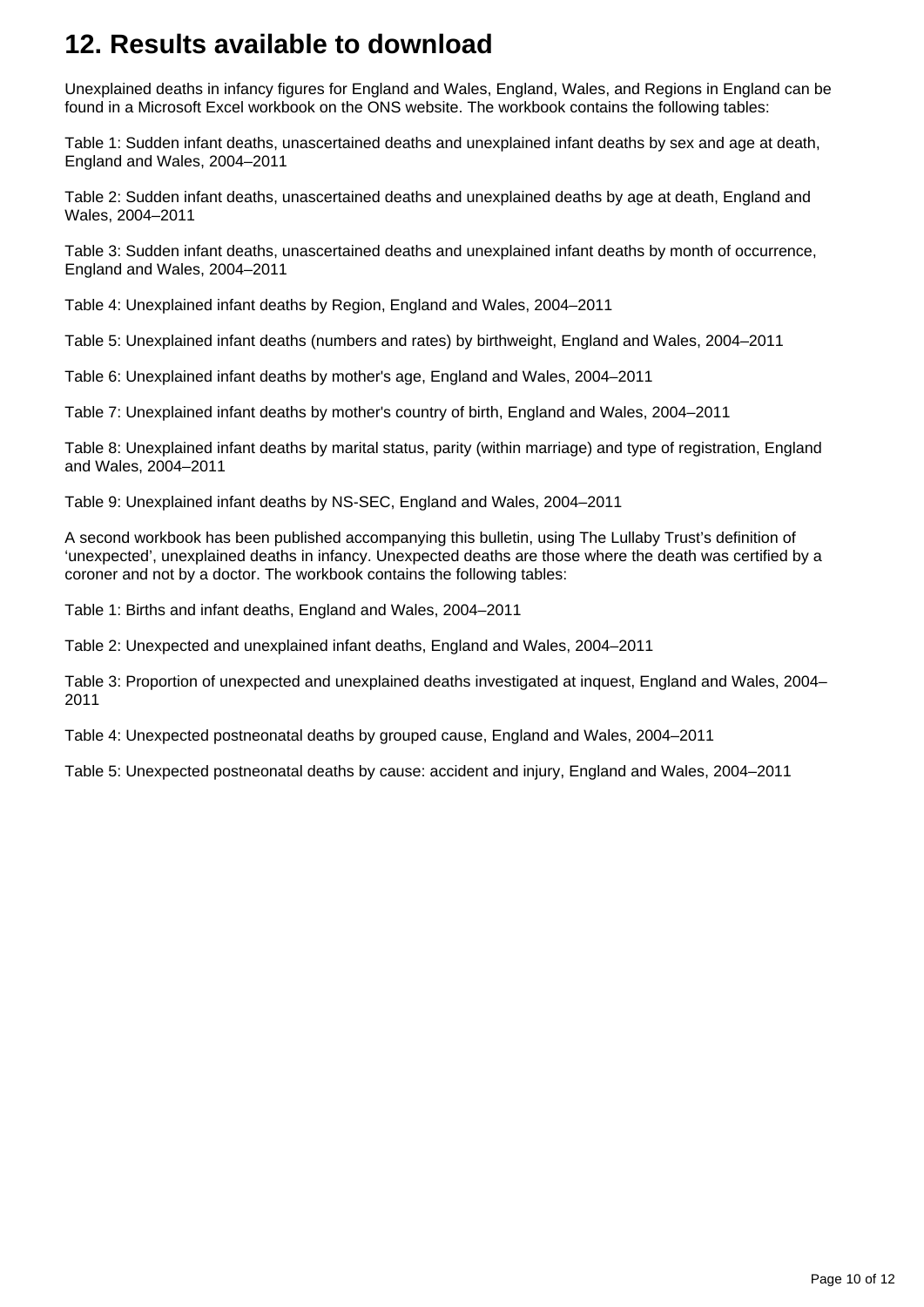### **13. References**

Beckwith JB. Discussion of terminology and definition of the sudden infant death syndrome. In: Bergman AB, Beckwith JB, Ray CG, eds. Sudden infant death syndrome: proceedings of the Second International Conference on the Causes of Sudden Death in Infants. Seattle, WA: University of Washington Press; 1970:14-22

Blair PS, Sidebotham P, Berry PJ, Evans M and Fleming PJ (2006) 'Major epidemiological changes in sudden infant death syndrome: a 20-year population-based study in the UK', Lancet, 367, pp 314–19.

Corbin T (2005) 'Investigation into sudden infant deaths and unascertained deaths in England and Wales 1995– 2003', Health Statistics Quarterly, 27, pp 17–25, accessed on 17 July 2013: [http://www.ons.gov.uk/ons/rel/hsq](http://www.ons.gov.uk/ons/rel/hsq/health-statistics-quarterly/no--27--autumn-2005/index.html) [/health-statistics-quarterly/no--27--autumn-2005/index.html](http://www.ons.gov.uk/ons/rel/hsq/health-statistics-quarterly/no--27--autumn-2005/index.html)

The Lullaby Trust accessed on 17 July 2013: <http://www.lullabytrust.org.uk/new-design/safer-sleep/safer-sleep>

Limerick SR and Bacon CJ (2004) Terminology used by pathologists in reporting on SIDS, Journal of Clinical Pathology, 57, pp 309–11.

MacDorman, M.F., Cnattingius, S., Hoffman, H.J., Kramer, M.S., and Haglund, B. (1997) Sudden infant death syndrome and smoking in the United States and Sweden. American Journal of Epidemiology, 146: 249-257

Mitchell, E.A., Ford, R.P., Stewart, A.W., Taylor, B.J., Becroft, D.M., Thompson, J.M., Scragg, R., Hassall. I.B., Barry, D.M., Allen, E.M., et al, (1993) Smoking and the sudden infant death syndrome, Pediatrics, May:91(5) pp 893-6

NHS IC, (2013) Statistics on women's smoking status at time of delivery: England, Quarter 4, 2011/12, accessed 17 July 2013: <http://www.hscic.gov.uk/searchcatalogue?productid=11816&returnid=1685>

ONS (2013) A combined approach to National Statistics Socio-economic Classification, ONS, accessed 17 July 2013: [http://www.ons.gov.uk/ons/guide-method/user-guidance/health-and-life-events/a-combined-approach-to](http://www.ons.gov.uk/ons/guide-method/user-guidance/health-and-life-events/a-combined-approach-to-national-statistics-socio--economic-classification/index.html)[national-statistics-socio--economic-classification/index.html](http://www.ons.gov.uk/ons/guide-method/user-guidance/health-and-life-events/a-combined-approach-to-national-statistics-socio--economic-classification/index.html)

Ostfeld, B.M., Esposito, L., Perl, H., et al (2010) Concurrent risks in sudden infant death syndrome. Pediatrics, 125: 447-453 <http://pediatrics.aappublications.org/content/114/1/234.full>

United Nations, Department of Economic and Social Affairs, Population Division (2011). Sex differentials in childhood mortality (United Nations publication ST/ESA/SER.A/314), [http://www.un.org/esa/population](http://www.un.org/esa/population/publications/SexDifChildMort/SexDifferentialsChildhoodMortality.pdf) [/publications/SexDifChildMort/SexDifferentialsChildhoodMortality.pdf](http://www.un.org/esa/population/publications/SexDifChildMort/SexDifferentialsChildhoodMortality.pdf)

# **14. Background notes**

- 1. The deaths included in this report were those that occurred during 2004 to 2011 and were linked to their corresponding birth records. For this eight-year period, the linkage rate for all infant deaths was 98.0%. The linkage rate has been consistent since records began.
- 2. From the linked records, information about parents that was collected at birth registration can be used for analysis of the data according to certain risk factors including birthweight, mother's age at birth of child, mother's country of birth, marital status and parity, and father's socio-economic status based on his occupation.
- 3. The majority of unexplained deaths are certified by a coroner, either with or without an inquest, and therefore there can be some delay between death and registration. This report is based on data available up to 29 May 2013 and figures for 2011 are provisional.
- 4. Definition of unexplained deaths in infancy:

Unexplained deaths include both sudden infant deaths and unascertained deaths.

Sudden infant deaths ICD–10 code R95 Sudden infant death syndrome: include any mention of 'sudden infant death', 'cot death', 'SIDS', 'crib death', or another similar term anywhere on the death certificate.

Unascertained deaths ICD–10 code R99 other ill-defined and unspecified causes of mortality: include cases where the only mention on the death certificate is unascertained death.